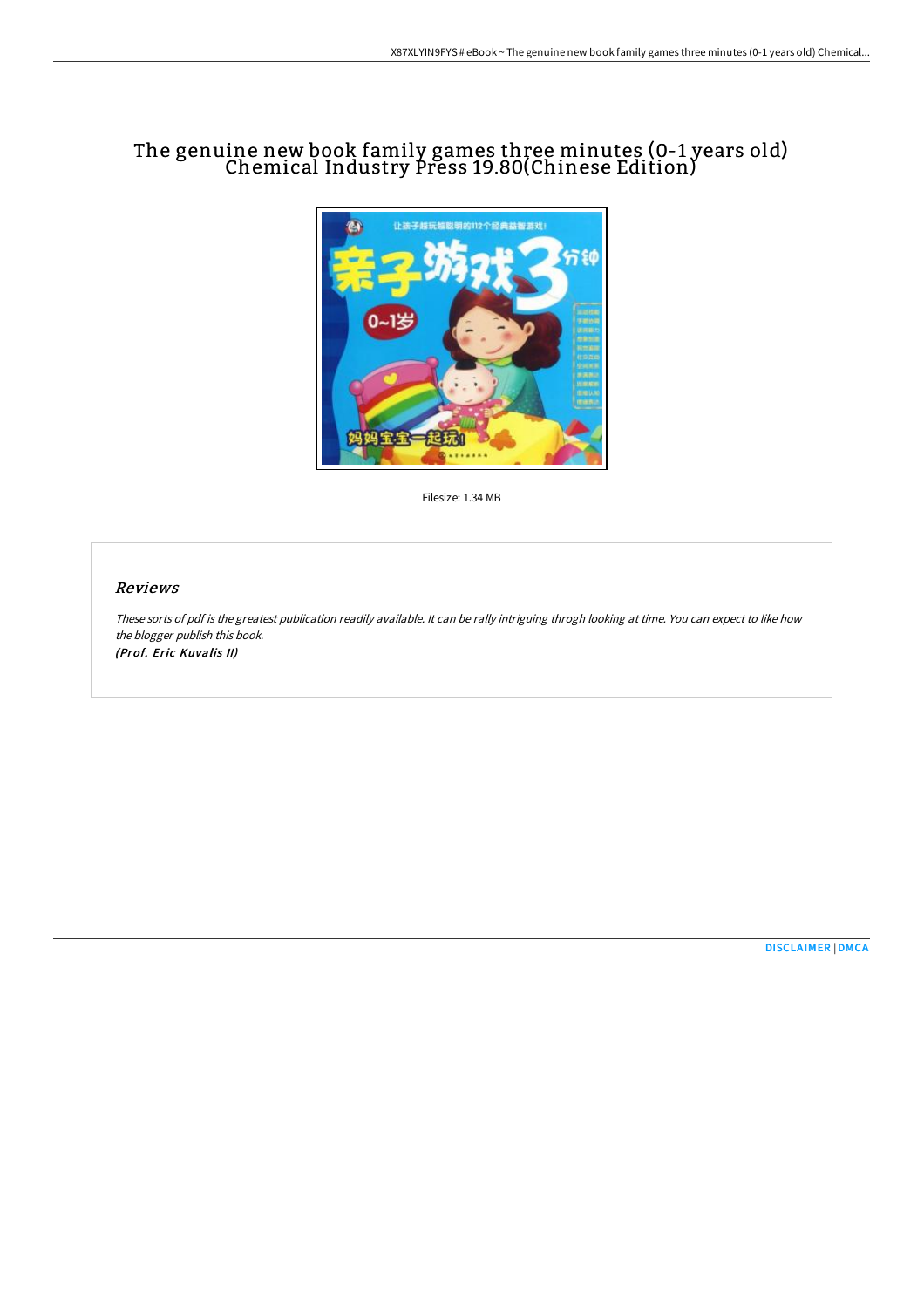## THE GENUINE NEW BOOK FAMILY GAMES THREE MINUTES (0-1 YEARS OLD) CHEMICAL INDUSTRY PRESS 19.80(CHINESE EDITION)



paperback. Book Condition: New. Ship out in 2 business day, And Fast shipping, Free Tracking number will be provided after the shipment.Paperback. Pub Date :2012-08-01 Pages: 119 Publisher: Chemical Industry Press Welcome to Our service and quality to your satisfaction. please tell your friends around. thank you for your support and look forward to your service QQ: 11.408.523.441 We sold the books are not tax price. For invoices extra to eight percent of the total amount of the tax point. Please note in advance. After payment. within 48 hours of delivery to you. Do not frequent reminders. if not the recipient. please be careful next single. OUR default distribution for Shentong through EMS. For other courier please follow customer instructions. The restaurant does not the post office to hang brush. please understand. Using line payment. must be in time for the payment to contact us. Stock quantity is not allowed. Specific contact customer service. 6. Restaurant on Saturday and Sunday. holidays. only orders not shipped. The specific matters Contact Customer Service. . Basic information about the title: family games (0-1 years old) List Price: 19.80 yuan price: 15.84 yuan to 3.96 yuan discount savings for you: 80% oH Author: Publisher: Chemical Industry Press Publication Date: August 2012 the 1st ISBN: 9787122145093 words: Page: 119 Revision: 1 Binding: Paperback: Weight: 240 g Editor's Choice parent-child game three minutes (0-1 years old) Editor's Choice: The brain is the source of human wisdom by the left and right brain hemispheres. of the same division of labor. Left and right brain coordination with the balanced development of children's intellectual development of a comprehensive fundamental. 0 to 4 years of age is a critical period for intellectual development. according to the characteristics of this age brain development. parent-child game three minutes (0- 1 years old) Multiple...

Read The genuine new book family games three minutes (0-1 years old) Chemical Industry Press [19.80\(Chinese](http://albedo.media/the-genuine-new-book-family-games-three-minutes--2.html) Edition) Online

Download PDF The genuine new book family games three minutes (0-1 years old) Chemical Industry Press [19.80\(Chinese](http://albedo.media/the-genuine-new-book-family-games-three-minutes--2.html) Edition)